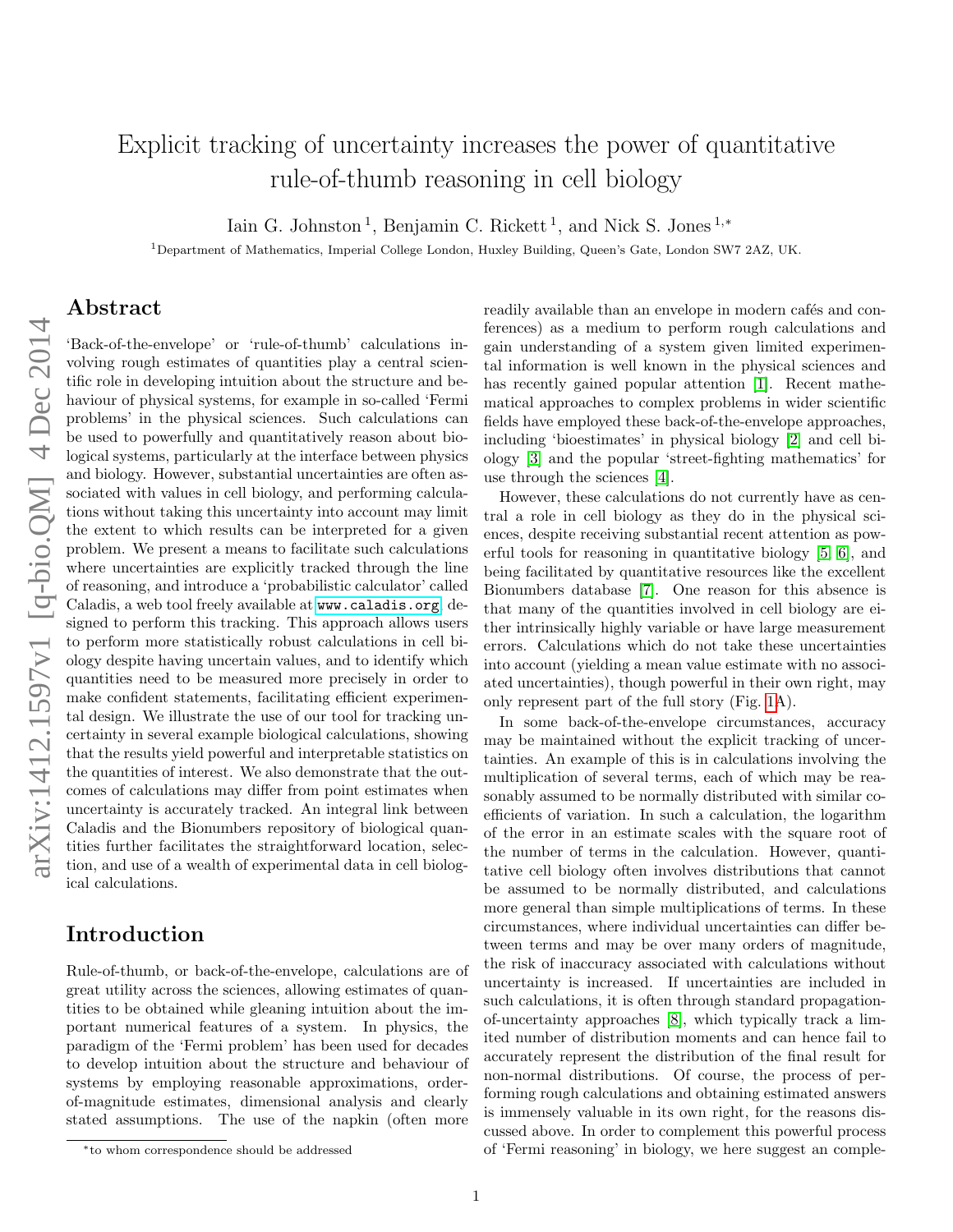mentary form of 'envelope' allowing for calculations including uncertain quantities.

# Methods

#### Explicitly tracking uncertainty in cell biological calculations

We propose an approach to biological rule-of-thumb calculations involving uncertain quantities that does not solely rely on point estimates of quantities of interest. Instead, our approach involves treating every quantity in a rule-ofthumb calculation which has an associated uncertainty as a probability distribution describing this uncertainty. The following iterative process is then performed. In each iteration, a sampled value is taken from each distribution of interest in the calculation. The value of the complete calculation is computed given this set of samples. This process is iterated many times to build up a distribution of values describing the output of the calculation. This output distribution then provides an interpretable and statistically rigorous answer to the rule-of-thumb question. We present this approach as a complement to, and not a substitute for, the valuable process of Fermi estimation, and stress again the value of 'just having a go with the numbers'.

We emphasise that our approach, calculation of quantities using samples from distributions rather than point estimates, can be used to obtain interpretable results in cases where we do not have access to the full set of original measurements. This situation is likely to apply, for example, when using summarised results from previous independent experiments. In this case, our method can be viewed as a generalisation of the resampling approaches that may be used if we had full access to the original data, such as bootstrapping or jackknifing [\[9\]](#page-6-8).

In addition to providing a statistically rigorous answer to rule-of-thumb questions in cell biology, this approach can also be used to facilitate efficient design of experiments to reduce uncertainty in a given quantity. In the picture of calculations performed using probability distributions, this goal can be accomplished using a simple variant of a sensitivity analysis approach. Consider artificially decreasing the variance of each distribution in a calculation one-byone. Decreasing the variance of each individual distribution will lead to a decrease in the overall variance of the output distribution, and the magnitudes of these induced overall decreases can be recorded. The quantity with the most power to decrease overall variance in the calculation output can then be identified, and its value further refined through experiment. Conceptually, this approach resembles performing a sensitivity analysis on the variance of the solution distribution with respect to the variances of individual input distributions.

An important point to consider when attempting to quantify uncertainty in scientific calculations is the source and meaning of 'uncertainty'. A degree of measurement error may be associated with an experimental protocol, causing



<span id="page-1-0"></span>Figure 1: An example back-of-the-envelope calculation. Technology is currently unable to measure the number of protons in a cell, so we estimate this number from measured quantities. (A) An estimate without uncertainty, combining rough estimates of pH and cell volume to obtain a guess for the number of protons. In this example, mean values are chosen to match the means of known measurements, but no associated uncertainty is analysed. (B) An estimate using Caladis to explicitly account for uncertainties in the measured quantities and reporting rigorous explanatory statistics about the final quantity, using uniform distributions to represent the uncertainty in the variables involved. Other representative distributions are possible and can be analysed using our approach (see Results). (C) Caladis also finds that in this example calculation, more of the final uncertainty arises from uncertainty in cell volume than pH: refining volume estimates is slightly preferred as the optimal experimental strategy to lower overall uncertainty.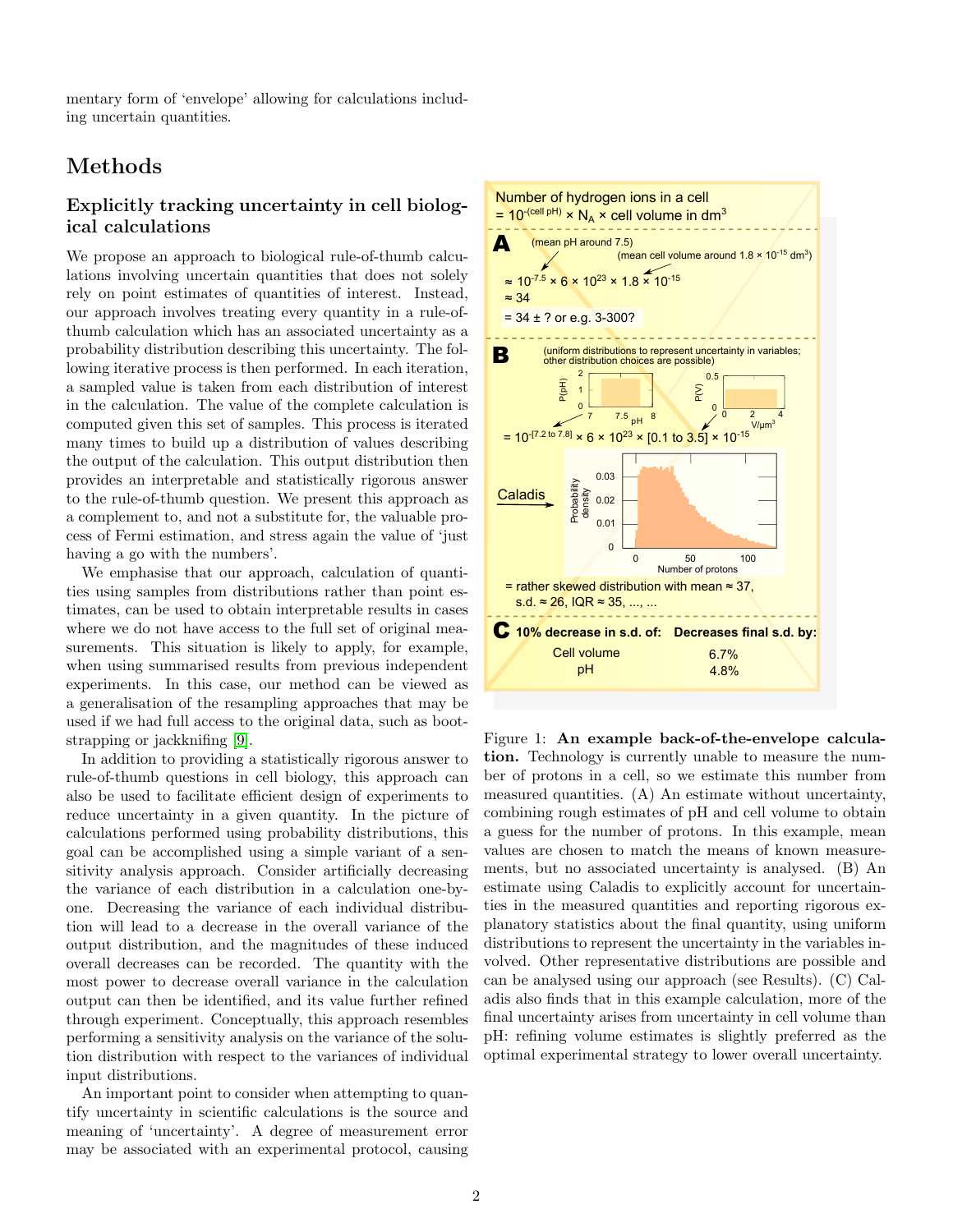uncertainty in the resulting value due to *imprecision*. Alternatively, a given physical or biological quantity may exhibit genuine variability independent of the measurement process, in that its value fluctuates or changes with time and/or other controlling factors. The degree to which calculations involving uncertain quantities are interpretable is contingent on the types of uncertainty involved (see Discussion).

#### Caladis: A probabilistic calculator for biology

We introduce a web-based calculator called Caladis (calculate a distribution), available for free use at [www.](www.caladis.org) [caladis.org](www.caladis.org), with its open source code also available for download. Caladis, in addition to computing with constant quantities and standard mathematical operators and functions, naturally incorporates probability distributions as fundamental calculation elements, yielding as its output a probability distribution over the final answer. As described above, this probabilistic calculation approach allows uncertainties to be tracked throughout a calculation, providing a wealth of output data and allowing a complete view of the statistical details of the output of a probabilistic calculation (Fig. [1B](#page-1-0)) and further information about the sources of uncertainty (Fig. [1C](#page-1-0); see later).

We underline that our web tool requires no knowledge of computer programming and no access to mathematical software tools, and, in addition to functioning on desktop and laptop browsers, is compatible with a range of hand held devices. Our aim in designing this tool is to facilitate fast and easy calculations involving uncertain biological quantities for users including those who lack the background or software to produce their own machinery for performing such calculations. The ability of our site to function on mobile devices makes it a plausible substitute for the wellknown napkin over coffee or a conference dinner, facilitating informal but rigorous rough estimates of quantities as new ideas emerge.

Caladis presents the user with a field (Fig. [2A](#page-3-0)) to input calculation expressions, which may involve probability distributions identified with a prepended  $# sym$ bol  $(\#$  functions as a sigil denoting a distribution, e.g. 4/3\*pi\*#cellRadiusDist^3). For every probability distribution found in the input expression, Caladis prompts the user to choose a distribution type, and appropriate parameters to describe that distribution (for example, perhaps specifying that #cellRadiusDist is a uniform distribution between  $1\mu$ m and  $1.5\mu$ m), or, in the case of Bionumbers (see below), automatically populates the distribution details with the appropriate parameters (Fig. [2B](#page-3-0)). Users may also use a built-in browser to input distributions corresponding to recorded quantities from biological experiments (Fig. [2C](#page-3-0); see 'Bionumbers' below). The user may then choose to 'Calculate' the expression, whereupon Caladis computes a probability distribution describing the final answer using the above approach, sampling many times from each distribution the user entered to build up a set of samples from the resultant distribution, which is then displayed graphically (Fig. [2D](#page-3-0)). This interface includes a tool to estimate the probability density between two given values, user-controlled display of the probability density in each bin, summary statistics of the distribution (Fig. [2E](#page-3-0)), results from the optional standard deviation analysis (Fig. [2F](#page-3-0)), and a URL which serves as a permanent link to that calculation. This collection of output statistics and graphics allows a complete overview of the probabilistic result of the user's calculation.

Caladis also facilitates the aforementioned efficient design of experimental strategies, through consideration of the contributions of different quantities to the overall uncertainty in a calculation. The user has the option of performing a 'standard deviation analysis' for common types of input distribution in the web interface. In this analysis, the standard deviation of each input distribution of this type is artificially reduced by 10%, and the resulting effect on the standard deviation and IQR of the resultant distribution is recorded (Fig. [2F](#page-3-0)). The input variable with the most power to refine the overall output estimate can then straightforwardly be identified.

#### Bionumbers

We have embedded the data provided by the Bionumbers repository [\[7\]](#page-6-6) within Caladis. Bionumbers contains a huge range of biological measurements, spanning scales from microscopic chemical reaction rates and cellular concentrations to ecosystem- and planet-wide statistics of biological populations. Our link to the database allows us to perform powerful rule-of-thumb biophysical and cell-biological calculations with Bionumbers [\[5\]](#page-6-4) while tracking uncertainties in order to estimate the ranges of the final answer.

Within our web tool, the Bionumbers database is parsed to obtain, for each Bionumber, a corresponding probability distribution, units, and a URL to the source data. Probability distributions are assigned based on the format of the source data and according to a user-defined protocol (see Appendix). The units of each value are automatically obtained from the database. Users may then use a variety of approaches to identify and select Bionumbers for use in a probabilistic calculation, and the corresponding probability distributions are automatically included as calculation elements (see Appendix).

### Results

#### Problems with reasoning with mean values in nonlinear contexts

We first illustrate how reasoning using only mean estimates may lead to incorrect results in calculations. Consider two measured quantities  $X$  and  $Y$ , perhaps corresponding to the abundance of two different types of entity in a population. We are interested in the proportion of  $X$  in the population  $P = X/(X + Y).$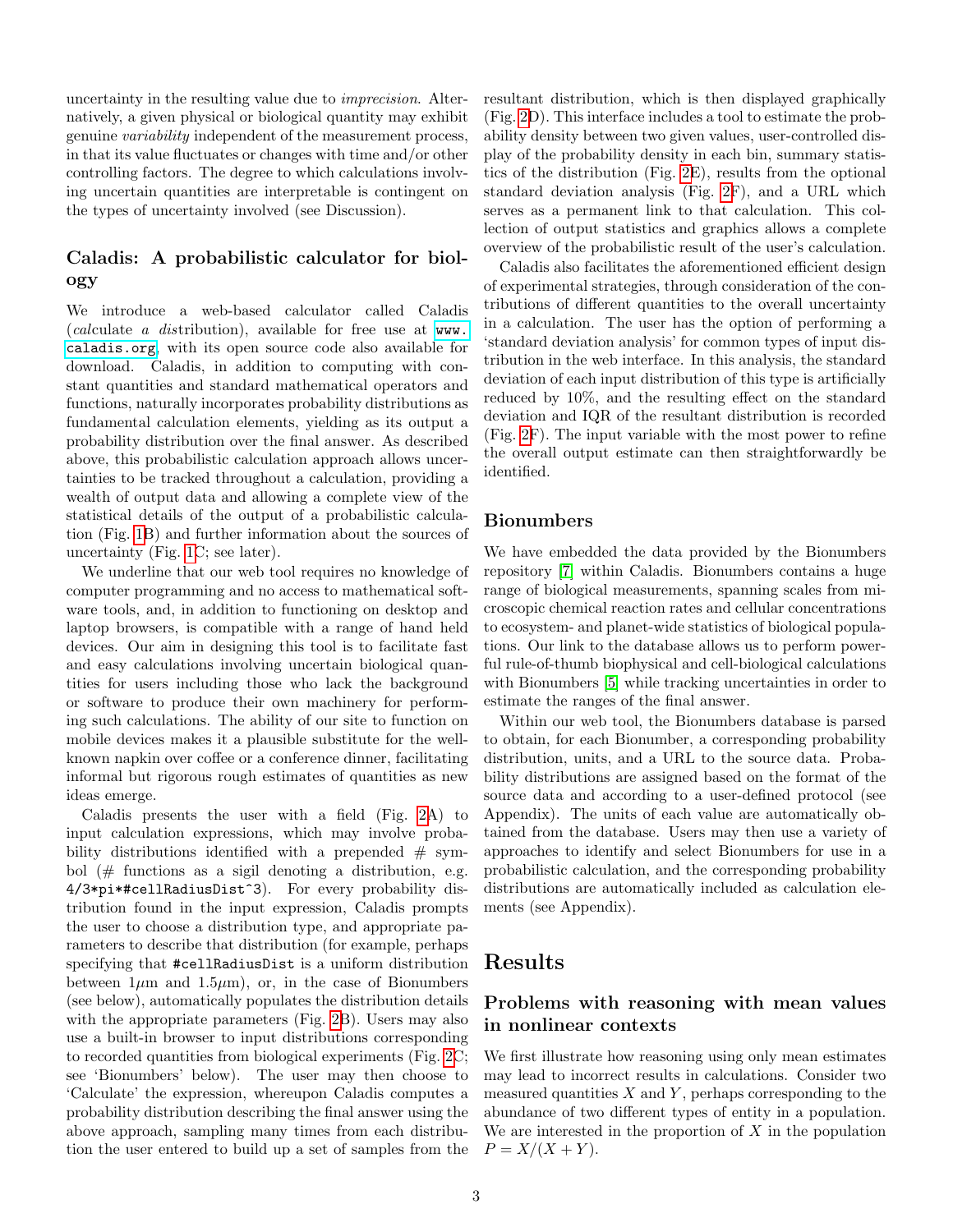

<span id="page-3-0"></span>Figure 2: **Elements of Caladis interface.** (A) The expression input box: a user enters a calculation here, providing any required information about any distributions (for example, perhaps specifying that a certain distribution is uniform between 0 and 1, or normal with mean 1 and standard deviation 0.1). (B) Each probability distribution in the input expression must then be characterised, either through the user's entry of appropriate parameters, or (as depicted) through the automatic recognition of a Bionumber. (C) The Bionumbers Browser allows the identification, selection, and inclusion of values from the Bionumbers database. (D) The resultant distribution for the calculation is then displayed, along with summary statistics of the distribution (E) and (optionally) standard deviation analysis (F) assessing the sensitivity of overall variance with respect to the variance of individual elements. This illustration involves, as an example calculation, the proton number calculation discussed in the Results section.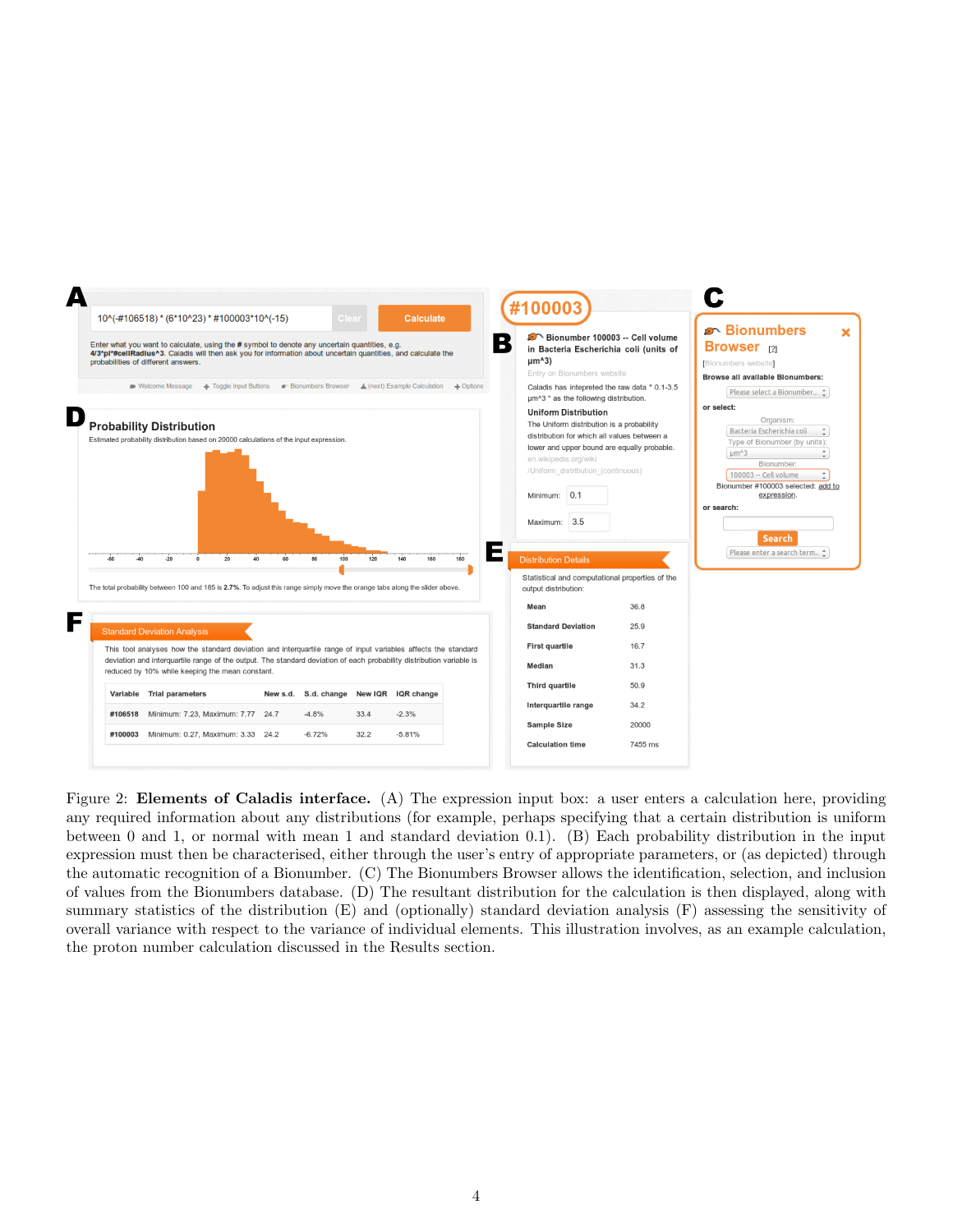Say we have the information that the measured quantities follow log-normal distributions, with  $X$  having mean  $m_X = 0.1$  and standard deviation (of the log-normal distribution itself, as opposed to the underlying normal distribution)  $s_X = 0.1$ , and Y having mean  $m_Y = 0.9$  and standard deviation  $s_Y = 0.9$ . In this artifical example, estimating the expected proportion of  $X$  in the population from the means alone would give  $\hat{P} = m_X/(m_X + m_Y) = 0.1$ . However, accurately tracking uncertainty in this calculation produces the counterintuitive result that  $\mathbb{E}(P) \simeq 0.144$ , rather more than the population proportion estimated from mean values (Fig. [3A](#page-5-0)).

This illustration contrasts with the cases where a calculation is straightforwardly additively or multiplicatively separable. In such cases, the fact that functions  $f(X)$ and  $q(Y)$  of independent random variables X and Y are themselves independent leads to the results  $\mathbb{E}(f(X)g(Y)) =$  $\mathbb{E}(f(X))\mathbb{E}(g(Y))$  and  $\mathbb{E}(f(X)+g(Y)) = \mathbb{E}(f(X))+\mathbb{E}(g(Y)),$ implying that calculations based on the individual means of  $X$  and  $Y$  will accurately estimate the overall mean. The error in the mean-based estimate  $\tilde{P}$  in our example arises from the structure of the expression used to calculate the population proportion: the fraction cannot be separated into independent functions of  $X$  and  $Y$ . Generally in such inseparable cases, calculations based solely on mean values may not provide correct estimators. In such cases, explicitly tracking uncertainty not only provides a powerful characterisation of the uncertainty in the final answer but also guarantees that such errors in the mean outcome are not made.

Next, we give two example calculations from the 'Bionumber of the month' website [\[3\]](#page-6-2) to illustrate the process of explicitly tracking uncertainties in cell biological calculations with Bionumbers. The details of the Bionumber distributions used are shown in the Appendix.

#### The number of hydrogen ions in a cell

Given measurement of the  $pH$  and volume  $V$  of a system, the number of hydrogen ions present in the system can be deduced as  $n = 10^{-pH}N_AV$ , where  $N_A \simeq 6 \times 10^{-23}$  is Avogadro's number. In the Dec 2011 entry of Ref. [\[3\]](#page-6-2), measurements of pH and cell volume are used to estimate that an E. coli cell contains around 60 hydrogen ions. Using Caladis' Bionumbers browser to search for 'cell volume' and 'cytoplasm pH' identifies Bionumbers #100003 (E. coli cell volume) and  $\#106518$  (*E. coli* pH). These values appear in Bionumbers as  $(\text{\#100003})$  '0.1 – 3.5  $\mu$ m<sup>3</sup>, interpreted as  $U(0.1, 3.5) \mu m^3$ ; and  $(\#106518)$  '7.2 to 7.8', interpreted as  $U(7.2, 7.8)$ . It is possible to interpret these results in terms of different probability distributions – a facility supported by Caladis (see Appendix). For example, the quantity '0.1 – 3.5  $\mu$ m<sup>3</sup>' could be interpreted as a log-normal distribution with  $0.1 \mu m^3$  and  $3.5 \mu m^3$  as  $\pm 1\sigma$  points of the distribution. However, in this specific example, we use a uniform distribution, as the corresponding log-normal distribution exhibits extremely high variance with a range over more than an order of magnitude, which does not intuitively

match the expected distribution of cell sizes in a population. Additionally, analytic results for the distribution of exponentially growing, dividing cells suggest a quadratic distribution that bears a stronger resemblance to the uniform than the log-normal picture [\[10\]](#page-6-9). The ability to explore these different interpretations, and quantitatively debate the properties of each, are valuable scientific processes which our approach facilitates.

We can automatically access these Bionumbers and their associated uncertainties in Caladis, then calculate the above equation while tracking uncertainties (this calculation forms the example used illustratively in Fig. [1B](#page-1-0)). We find that the resultant distribution (see Fig. [3B](#page-5-0)) easily spans an order of magnitude, with 14% of the density less than 10 protons and 3% more than 100 protons (statistics straightforwardly found using Caladis' interface). Use of standard deviation analysis suggests that more of this uncertainty originates from the spread of cell volumes. We now have a mean estimate around 37 and a full characterisation of the uncertainty associated with this answer, allowing a quantified degree of confidence to be associated with our reasoning.

#### Diffusion times in cells

In the Mar 2010 entry of [\[3\]](#page-6-2), the characteristic timescales for diffusion through cells of various sizes are explored, using the expression  $t = x^2/6D$ , where x is the length scale of diffusion and D the diffusion constant of the species of interest. Ref. [\[3\]](#page-6-2) uses a rough estimate of the diffusion constant for GFP in E. coli and order-of-magnitude reasoning to obtain an estimate of 10ms to traverse an r.m.s. distance of  $1\mu$ m.

Using Caladis' Bionumbers browser to search for 'diffusion rate' identifies Bionumber #100193 (diffusion rate in E. coli), recorded as '7.7  $\pm 2.5 \,\mu \text{m}^2 \text{s}^{-1}$ ' and interpreted as  $N(7.7, 2.5)$  m<sup>2</sup>s<sup>-1</sup>. We follow the calculation in Ref. [\[3\]](#page-6-2) by including this Bionumber in the above equation, using  $x = 1 \mu m$ , and performing the probabilistic calculation of t in Caladis, tracking uncertainties. We observe that the resultant distribution (see Fig. [3C](#page-5-0)) is highly skewed, with an apparent coefficient of variation (the ratio of the standard deviation to the mean, illustrating the spread of the distribution) around 2.4. This example, where a probability distribution appears in the denominator of an expression for a quantity of interest, illustrates how the resultant uncertainty can behave unintuitively when variables are combined even in relatively simple ways. Calculation of a resultant distribution provides a more robust method in these circumstances than traditional propagation-of-uncertainty approaches, and construction of a full probability distribution for the output of a calculation allows interpretation of details like skewness which are missed by a stimple estimate of the standard deviation alone.

### Discussion

We have described an approach for performing rule-ofthumb calculations in biophysics and cell biology while in-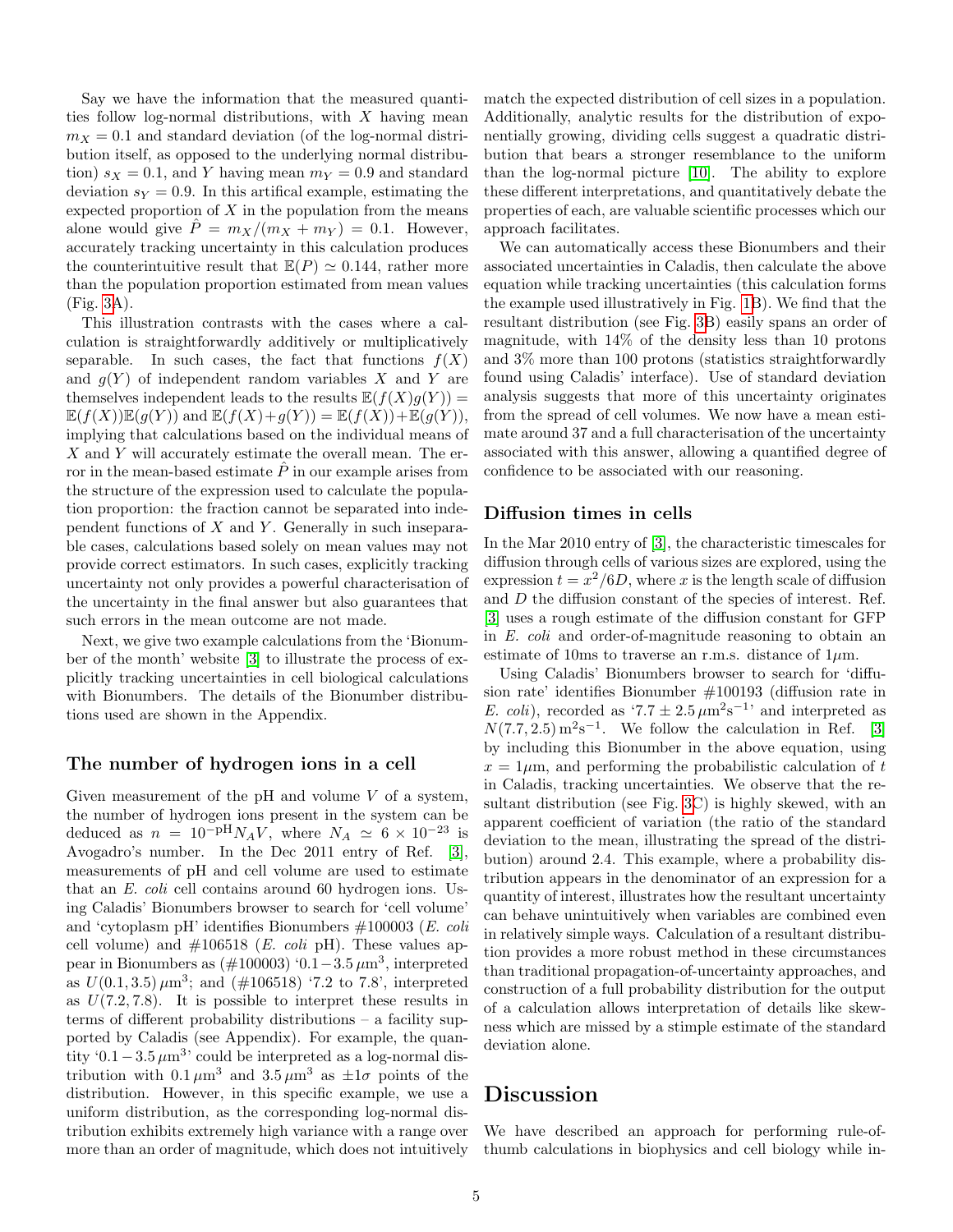

<span id="page-5-0"></span>Figure 3: Point estimates and biological distributions. (A) The distribution resulting from the illustrative  $X/(X + Y)$  calculation in the text. The value obtained by considering mean estimates alone differs from the mean of the true distribution, which is heavily skewed, highlighting the importance of explicitly tracking uncertainty. (B, C) Estimates, using data from biological experiments via the Bionumbers database and tracking uncertainties, of (B) the number of protons in an  $E.$  coli cell and  $(C)$  time for GFP to diffuse  $1\mu$ m in E. coli. All distributions are direct outputs from Caladis.

corporating the considerable uncertainty often involved in such biological contexts. This approach, which does not rely solely on point estimates of relevant quantities, allows the treatment and interpretation of the uncertainty involved in such calculations, increasing their trustworthiness and their power to assist intuitive reasoning. In addition, it may be used to optimise experimental design, by identifying measurements with the greatest power to refine knowledge of the overall quantity of interest.

To facilitate the straightforward use of this approach, both at a computer and on mobile devices, we have introduced Caladis, an online tool for performing calculations involving probability distributions, available for free use and with its source code open and available to download. Caladis has a particular link to rule-of-thumb calculations with Bionumbers in cell biology, and we have illustrated its use in deriving distributions of quantities of biophysical and cell biological interest. We note that, in employing these calculations in a scientific context, it is important to note that tracking uncertainties in calculations is only useful if the underlying model is appropriately trusted: hygienic treatment of errors is a separate consideration from picking the right model for the world. It is unlikely that the model probability distributions employed in our approach (and many other analyses) represents the perfect description of a quantity arising in the real world; however, we hope that our approach, with the broad range of distributions supported by Caladis, provides a means of reasonably estimating a wide range of real quantities. As we highlight above, the discussion of appropriate models for uncertainty, and their quick quantitative comparison, is a scientifically beneficial feature facilitated by our approach.

Back-of-the-envelope calculations (though used throughout history) have become increasingly popular recently as tools for developing quantitative reasoning and intuition [\[1,](#page-6-0) [4,](#page-6-3) [5\]](#page-6-4). Despite this increase in popularity, their use is not yet as prevalent in biology as in the physical sciences. We hope that this tool provides support for, and may increase trust in, the use of back-of-the-envelope calculations in quantitative cell biology (and across the biosciences) by exposing the role of uncertainties. We have shown that in some cases (for example, in calculating proportions), failing to track uncertainties can lead to rough guesses that do not represent the full truth of the calculation.

In our work with biological calculations, we have found that Caladis plays a useful role in quality control for rule of thumb reasoning: after having made an approximate estimate on a real napkin, it is helpful to check whether the biological question at hand remains adequately answered if variability/imprecision is appropriately accommodated. We further note the reverse possibility: rather than serving as a sanity check for our envelope calculations, Caladis can help create optimism in our estimates. For example, in settings where the uncertainty of some calculation elements is known to be very substantial, it might be the case that the final distribution of the estimated quantity is, in fact, sufficient for scientific advance. As discussed, an uncertainty appended to an estimated quantity needs to be treated with care (since it can depend on distribution choice) but it can serve as a partial certificate for the relevance of the estimate. We suggest that researchers may present links to their calculations within Caladis, so that readers are then free to use their prior beliefs to modify the component distributions (if, for example, a reader is less confident about a variable than the author) to see if the conclusions are still robust.

As mentioned previously, the interpretation of calculations tracking uncertainty is contingent on the source of the uncertainty in the elements of the calculation, which may arise from imprecision (for example, measurement errors associated with an experimental protocol) or variability (the natural fluctuations intrinsic to a system of interest). Care must be taken in the interpretation of the resultant distribution depending on the sources of uncertainty in the calculation. For example, consider a quantity  $X$  which is subject to natural variability, stationary but fluctuating with time, and which has been characterised by a distribution involving a finite number  $N$  of measurements of  $X$  at different times. If we are interested in the behaviour of  $X$  over an infinitesimally small time window, it makes sense to draw from this distribution of  $X$ , as this distribution represents plausible states of the system. If we are interested in the time-averaged behaviour of  $X$ , we may instead consider the distribution of  $\mathbb{E}(X)$ , an estimate of the mean of X.  $\mathbb{E}(X)$ is a single number about which we are uncertain: the distribution of  $\mathbb{E}(X)$  derived from our measurements will have a finite width (the standard error on the mean, dependent on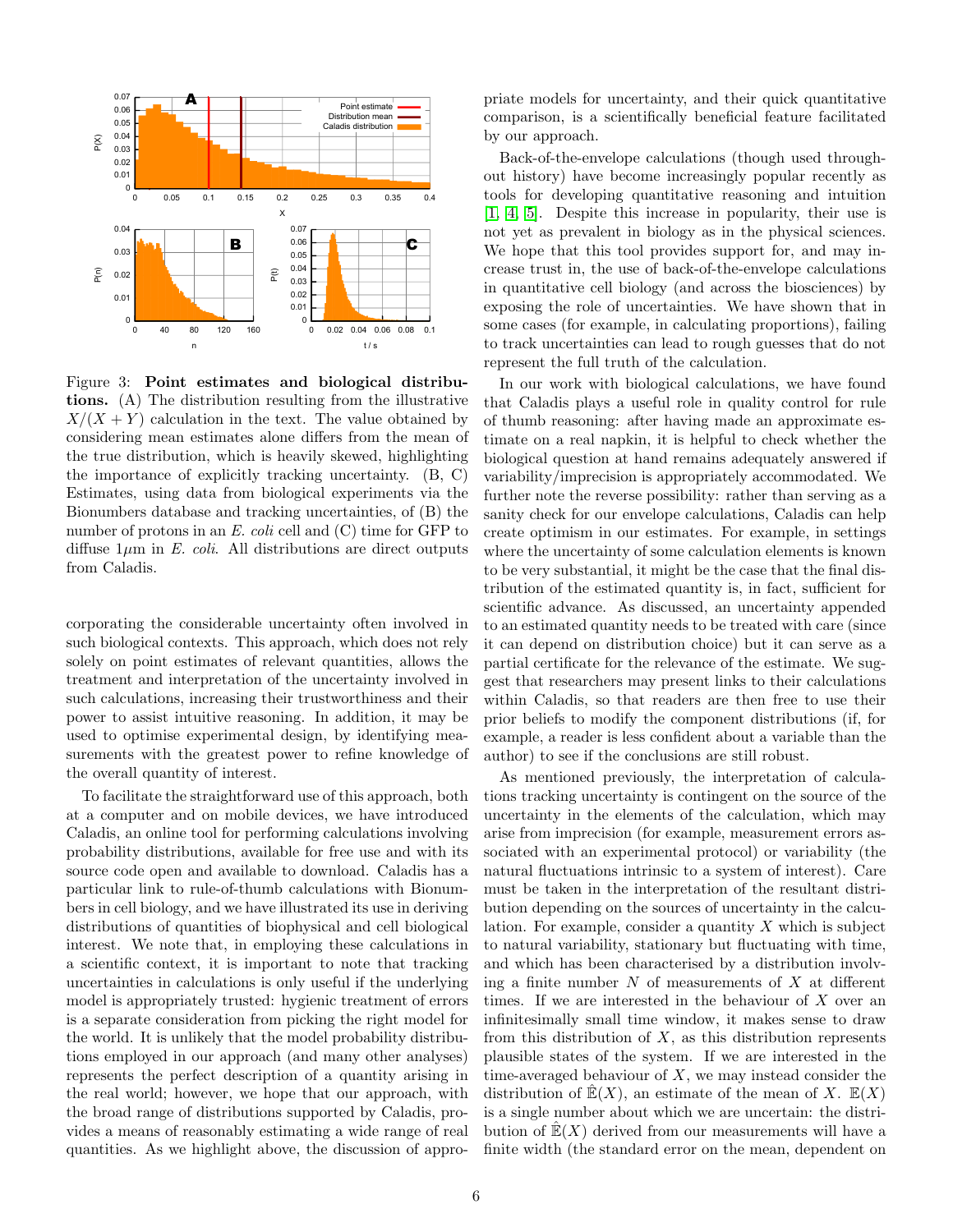N), corresponding to imprecision rather than natural variability. Mixing uncertainties due to imprecision with those due to variability may lead to results which are not trivial to interpret. We underline the importance of transparency in the meaning of a probabilistic calculation to avoid misinterpretation – in the above example, it should be explicitly stated whether a calculation involves (variable) single instances of a measurement  $(X)$  or (imprecise) time-averaged behaviour  $(\mathbb{E}(X))$ .

The process of sampling from distributions describing individual quantities, performing a calculation using these samples, and building a final distribution is akin to several methodologies of use in Bayesian statistics [\[11\]](#page-6-10). The difference between our approach and Bayesian sampling approaches is that after establishing our distributions we condition on no further data, instead assuming that the individual distributions (which could be pictured as priors) already contain all information on the likelihood of individual values. In this sense, the Bayesian interpretation of our approach is not as a method for extracting posteriors from priors given data; but is instead a method for performing calculations with priors with no new data, thus constructing new prior distributions over more complicated quantities.

## Acknowledgements

The authors thank Roslyn Lavery for help with web hosting and development, Ron Milo for helpful comments on the manuscript, and the valuable comments of three anonymous reviewers. IGJ acknowledges funding from the UK MRC. NSJ acknowledges grants EP/K503733/1 and BBD0201901.

### References

- <span id="page-6-0"></span>[1] L. Weinstein and J. Adam. Guesstimation: Solving the World's Problems on the Back of a Cocktail Napkin. Princeton University Press, 2009.
- <span id="page-6-1"></span>[2] R. Phillips, J. Kondev, J. Theriot, N. Orme, and H. Garcia. Physical Biology of the Cell. Garland Science New York, 2009.
- <span id="page-6-2"></span>[3] R. Milo. Bionumber of the month [http:](http://www.weizmann.ac.il/plants/Milo/index.php?page_name=BioNumberOfTheMonth) [//www.weizmann.ac.il/plants/Milo/index.php?](http://www.weizmann.ac.il/plants/Milo/index.php?page_name=BioNumberOfTheMonth) [page\\_name=BioNumberOfTheMonth](http://www.weizmann.ac.il/plants/Milo/index.php?page_name=BioNumberOfTheMonth), 2009.
- <span id="page-6-3"></span>[4] S. Mahajan. Street-Fighting Mathematics: The Art of Educated Guessing and Opportunistic Problem Solving. MIT Press, 2010.
- <span id="page-6-4"></span>[5] R. Phillips and R. Milo. A feeling for the numbers in biology. Proc. Natl. Acad. Sci. USA, 106:21465–21471, 2009.
- <span id="page-6-5"></span>[6] U. Moran, R. Phillips, and R. Milo. Snapshot: key numbers in biology. Cell, 141:1262–1262, 2010.
- <span id="page-6-6"></span>[7] R. Milo, P. Jorgensen, U. Moran, G. Weber, and M. Springer. BioNumbers – the database of key numbers in molecular and cell biology. Nucleic Acids Res., 38:D750–D753, 2010.
- <span id="page-6-7"></span>[8] H. Regan, S. Ferson, and D. Berleant. Equivalence of methods for uncertainty propagation of real-valued random variables. Int. J. Approx. Reason., 36:1–30, 2004.
- <span id="page-6-8"></span>[9] L. Wasserman. All of Statistics: A Concise Course in Statistical Inference. Springer, 2004.
- <span id="page-6-9"></span>[10] J. Rausenberger and M. Kollmann. Quantifying origins of cell-to-cell variations in gene expression. Biophys. J., 95:4523–4528, 2008.
- <span id="page-6-10"></span>[11] C. Andrieu, N. De Freitas, A. Doucet, and M. Jordan. An introduction to MCMC for machine learning. Machine Learning, 50:5–43, 2003.

# Appendix – Technical Details

This text describes various technical details of the web interface for Caladis, our probabilistic calculator, at [www.](www.caladis.org) [caladis.org](www.caladis.org).

Distributions and sampling. Available distributions in Caladis are normal, uniform, discrete uniform, lognormal, binomial, Poisson, beta, exponential, gamma, and geometric. For each distribution identified in the input expression, Caladis uses Monte Carlo sampling to sample the resultant distribution: each iteration, random samples are drawn from each characterised input distribution and the value of the input expression is calculated and recorded to build up the resultant distribution. The user may determine the number of iterations to employ. Resultant distributions for which the summary statistics have not converged are identified and a warning message encouraging the use of robust statistics (median, IQR) or more samples is displayed.

Options. Caladis users can select the number of Monte Carlo samples, the angle unit (degrees or radians) and binning methods (Freedman-Diaconis, Scott, or Sturges approaches). Additionally, users can elect whether to perform standard deviation analysis, and how various values from the Bionumbers repository are interpreted (see below).

Bionumber selection. Bionumber IDs may be directly entered (e.g. #100001), or found with a built-in browser (Fig. 2C). This browser enables a user to identify a Bionumber for use in calculations using one of three approaches. Firstly, a given Bionumber may be selected directly from a full listing of all available experimental data. Secondly, a user may navigate through the set of organisms for which Bionumbers are available, and through the types of value present for each organism (classified by the units with which Bionumbers are associated, so that, for example, length scales may be distinguished from reaction rates). Thirdly, a user may search the descriptions of all Bionumbers for terms of interest, then select from the available search results. Upon identification of a Bionumber of interest, the user may